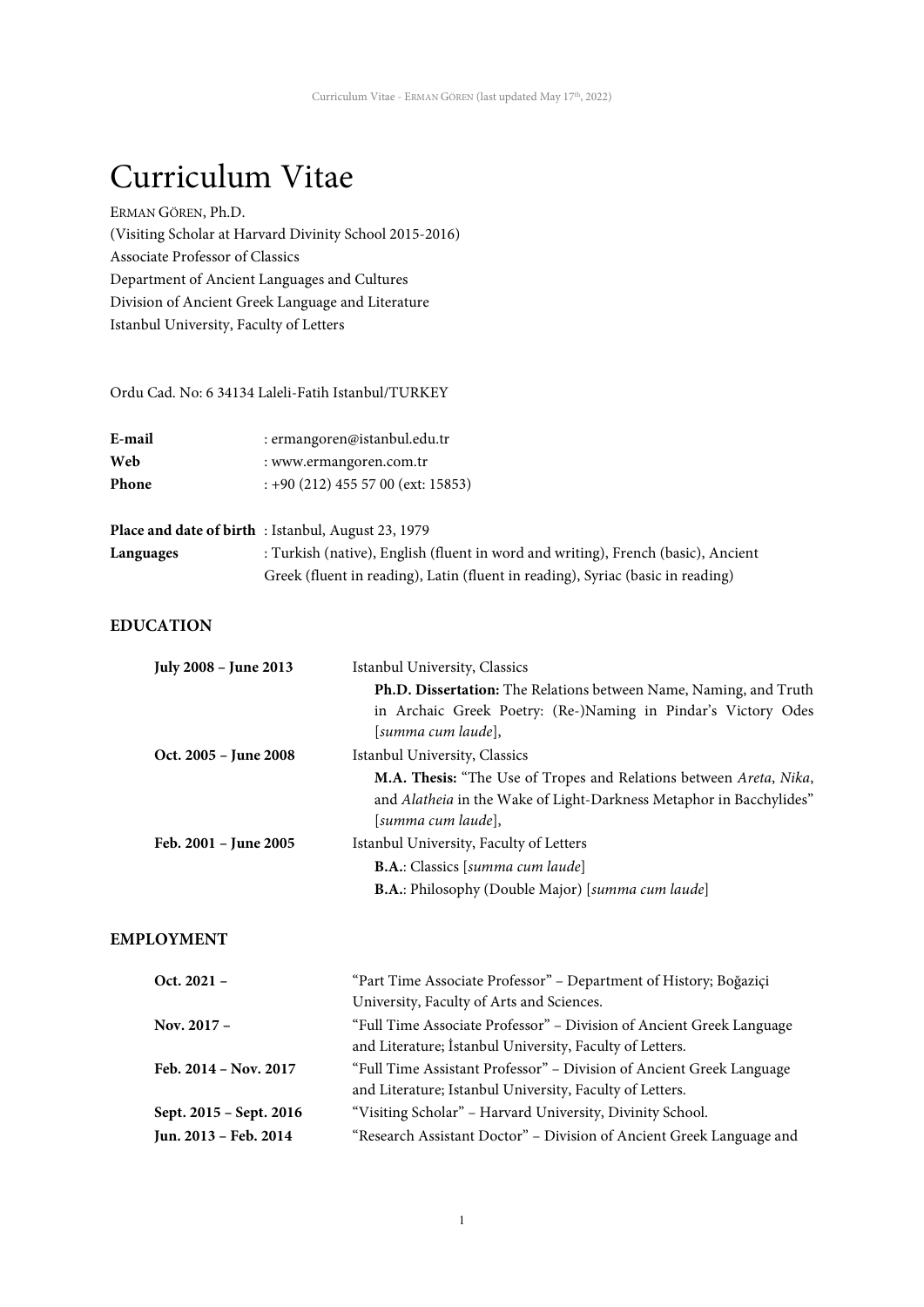|                       | Literature; Istanbul University, Faculty of Letters.               |
|-----------------------|--------------------------------------------------------------------|
| Dec. 2005 – Jun. 2013 | "Research Assistant" - Division of Ancient Greek Language and      |
|                       | Literature; Istanbul University, Faculty of Letters                |
| Oct. 2005 – Oct. 2006 | "Specialist (Antiquity) Bookseller" on behalf of Zero Productions. |
| Jan. 2003 - Dec. 2005 | Tutoring Ancient Greek and Latin Language and Culture.             |

# **VISITING APPOINTMENTS**

| July 2021 - Aug. 2021   | Visiting Writer at Misi Yazıevi by Nilufer Municipality -                 |
|-------------------------|---------------------------------------------------------------------------|
|                         | Gümüştepe/Bursa: Turkey                                                   |
| Aug. 2020 – Sept. 2020  | Visiting Writer at Göl Yazıevi by Nilufer Municipality - Gölyazı/Bursa:   |
|                         | Turkey                                                                    |
| Aug. 2019               | Visiting Scholar at the Library of Agia Triada Monastery on the Island of |
|                         | Chalki – Istanbul: Turkey.                                                |
| Sept. 2015 - Sept. 2016 | Visiting Scholar at Harvard Divinity School - Cambridge (MA): USA.        |
| July 2016 - Aug. 2016   | Dumbarton Oaks / HMML Syriac Summer School, Hill Museum and               |
|                         | Manuscript Library – Collegeville (MN): USA.                              |
| Sept. 2014 - Oct. 2014  | "Boursier" at Fondation Hardt – Geneva: Switzerland.                      |
| Feb. 2011 - Mar. 2011   | Visiting Scholar at BnF (Bibliothèque nationale de France) – Paris:       |
|                         | France.                                                                   |
| Sept. 2010 - Oct. 2010  | Visiting Scholar at Ludwig-Maximilians-Universität - Munich: Germany.     |

# **SCHOLARSHIPS/AWARDS**

| Sept. 2015 | Tubitak 2219 Postdoctoral Research Fellowship 2015-2016.                |
|------------|-------------------------------------------------------------------------|
| May. 2015  | George Maxim Anossov Hanfmann Post-Doctoral Fellowship 2015-2016        |
|            | by ARIT (American Research Institute in Turkey).                        |
| Sept. 2014 | The research scholarship for young researchers at "Fondation Hardt pour |
|            | l'étude de l'Antiquité classique" – Geneva: Switzerland.                |

## **MEMBERSHIPS**

## **Scientific Associations and Societies**

| $2015 -$      | Association (APA)]                           |                                             |  |  | Society for Classical Studies (SCS) [former: American Philological |
|---------------|----------------------------------------------|---------------------------------------------|--|--|--------------------------------------------------------------------|
| $2016 - 2017$ | The North American Patristics Society (NAPS) |                                             |  |  |                                                                    |
| $2011 - 2013$ |                                              | Gesellschaft für antike Philosophie (GANPH) |  |  |                                                                    |

## **Boards of Academic Journals**

*Journal of Archaeology and Art* (Member of Advisory and Editorial Board). *Kutadgubilig: Journal of Philosophy - Science Research* (Member of Advisory and Editorial Board). *FLSF: Journal of Philosophy and Social Sciences* (Member of Advisory and Editorial Board).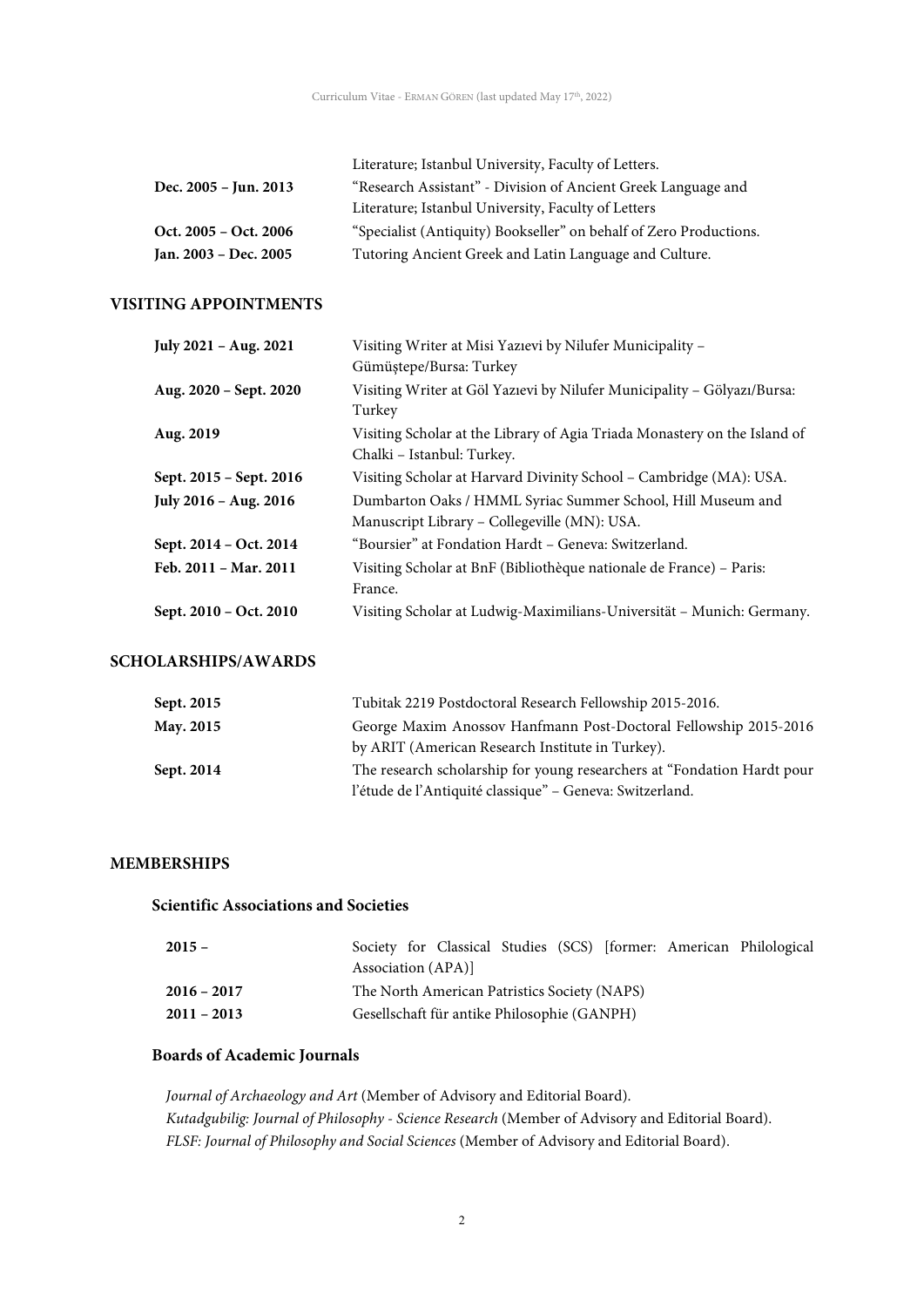*Milel ve Nihal: Journal for Studies of Belief, Culture and Mythology* (Member of Advisory and Editorial Board).

#### **Organization and Evaluation Committees**

- *Istanbul University Faculty of Letters, the 2nd Congress of Social Science: The City's Language (CONGIST'19)* [September 18-20, 2019] (Member of Organization Board).
- *Navisalvia 2019 Ad Memoriam Sina Kabaagac: Nature* [May 3, 2019] (Member of Organization Committee).
- *Istanbul University Faculty of Letters, the 1st Congress of Social Science: Homecoming Soldier-War and Society in the Centenary of the End of WWI* (CONGIST'18) [September 10-14, 2018] (Member of Organization Board).
- *The 6th Symposium* of *Ancient Language and Culture Student* [May 14-15, 2018] (Member of Evaluation Committee).
- *Navisalvia 2018 Ad Memoriam Sina Kabaagac: Light and Darkness* [April 26, 2018] (Member of Organization Committee).
- *Navisalvia 2017 Ad Memoriam Sina Kabaagac: Metamorphoses*[April 26, 2017] (Member of Organization Committee).
- *The 1st Symposium* of *Ancient Language and Culture Student* [June 21-22, 2013] (Member of Organization Committee).

#### **Jury Commission of the Competition**

- *The Adrian Saunders 2nd Greek / Latin Recitation Competition* [May 12, 2019], Koc University, Rumeli Feneri/Istanbul (Member of Board of Judges).
- *The Adrian Saunders 1st Greek / Latin Recitation Competition* [April 15, 2018], Koc University, Rumeli Feneri/Istanbul (Member of Board of Judges).

## **TEACHING ACTIVITIES**

#### **Courses (Undergraduate) [İstanbul University]**

- 1) "Eski Yunan Komedyası" [Ancient Greek Comedy Spring'23: in Turkish] (An introductory course on the main issues in Ancient Greek Comedy).
- 2) "Eski Yunan Tragedyası" [Ancient Greek Tragedy Fall'22: in Turkish] (An introductory course on the main issues in Ancient Greek Tragedy).
- 3) "Eski Yunanca Sözdizimi Çözümlemeleri" [Syntactical Analysis of Ancient Greek Texts Spring'23, Spring'22, Spring'21, Spring'20: in Turkish] (An practical course on the syntactical analysis of Ancient Greek texts).
- 4) "Eski Yunanca Sözdizimine Giriş" [Introduction to Ancient Greek Syntax Fall'22, Fall'21, Fall'20, Fall'19: in Turkish] (An introductory course on the main issues in Ancient Greek Syntax).
- 5) "Eski Yunan Edebiyatı Semineri 2" [Seminar of Ancient Greek Literature 2; Selective Spring'19: in Turkish] (A seminar for ancient philosophy, specifically on Presocratics).
- 6) "Eski Yunan Edebiyatı Semineri 1" [Seminar of Ancient Greek Literature 1 Fall'22, Fall'21, Fall'20, Fall'19, Fall'18: in Turkish] (A seminar for classical literature, specifically on Archaic Greek Poetry).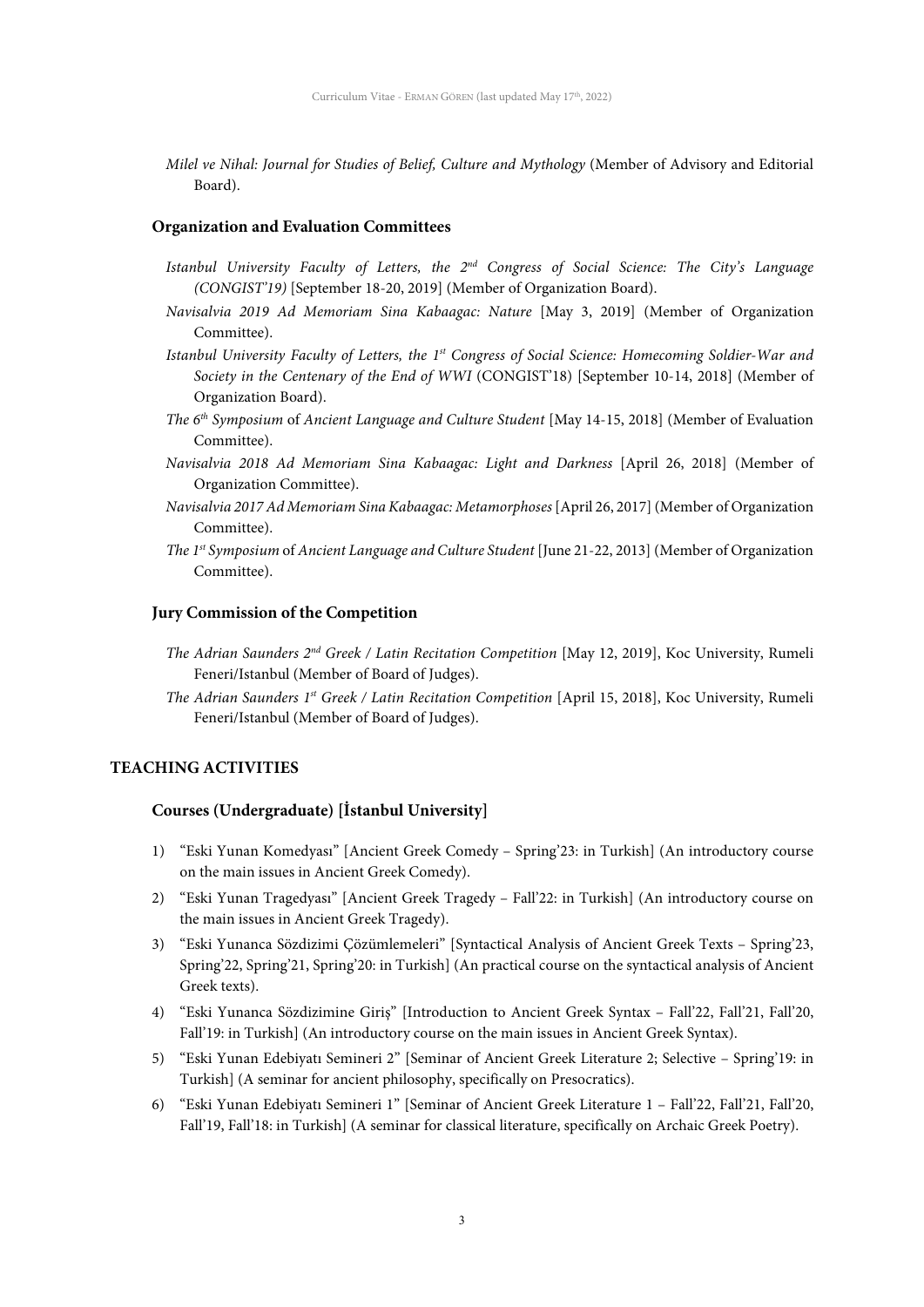- 7) "Classical Studies and Critical Theory" [Selective Spring'19, Spring'18: in English] (An introductory course on the key connections between Classical Studies and critical theory in the twentieth century).
- 8) "Klasik Yunan Düşüncesine Giriş" [Introduction to Classical Greek Thought; Selective Spring'23, Spring'22, Spring'21, Spring'20, Spring'19, Spring'18, Spring'17, Spring'15: in Turkish] (An introductory course on Classical Greek thought focused on Plato and Aristotle's philosophical approaches).
- 9) "Yunan Filolojisine Giriş 2" [Introduction to Greek Philology 2; Spring'23, Spring'22, Spring'21, Spring'20, Spring'19, Spring'18, Spring'17: in Turkish] (An introductory course on the history and the methodology of Greek philology for sophomores in the department of Classics).
- 10) "Arkaik Çağ Yunan Şiiri" [Archaic Greek Poetry; Spring'23, Spring'22, Spring'21, Spring'20, Spring'19, Spring'18, Spring'17, Spring'15, Spring'14: in Turkish] (An introductory course on Archaic Greek Poetry from Hesiod to Pindar for the freshmen in the department of Classics).
- 11) "Erken Yunan Düşüncesine Giriş" [Introduction to Early Greek Thought; Selective Fall'22, Fall'21, Fall'20, Fall'19, Fall'18, Fall'17, Fall'16, Fall'14: in Turkish] (An introductory course on Early Greek thought from the first physiologists, namely Thales until the Atomists Leucippus and Democritus).
- 12) "Yunan Filolojisine Giriş 1" [Introduction to Greek Philology 1; Fall'22, Fall'21, Fall'20, Fall'19, Fall'18, Fall'17, Fall'16: in Turkish] (An introductory course on the history and the methodology of Greek philology for the sophomores in the department of Classics).
- 13) "Yunan Dili Grameri 2" [Greek Grammar 2; Spring'17: in Turkish] (An intensive intermediate course on Greek grammar for the freshmen in the department of Classics).
- 14) "Yunan Dili Grameri 1" [Greek Grammar 1; Fall'16: in Turkish] (An intensive elementary course on Greek grammar for the freshmen in the department of Classics).
- 15) "Felsefede Kaynak Diller 4: Grekçe" [Greek as a Source Language in Philosophy 4; Selective Spring'15: in Turkish] (An introductory course on the essentials of Greek grammar supported by some simplified Greek texts for the sophisters in the department of Philosophy).
- 16) "Felsefede Kaynak Diller 2:" [Grekçe Greek as a Source Language in Philosophy 2; Selective Spring'15, Spring'14: in Turkish] (An introductory course on the essentials of Greek grammar for the sophomores in the department of Philosophy).
- 17) "Felsefede Kaynak Diller 1: Grekçe" [Greek as a Source Language in Philosophy 1; Selective Fall'14: in Turkish] (An introductory course on the essentials of Greek grammar for the sophomores in the department of Philosophy).
- 18) "Felsefede Kaynak Diller 3: Grekçe" [Greek as a Source Language in Philosophy 3; Selective Fall'14: in Turkish] (An introductory course on the essentials of Greek grammar supported by some simplified Greek texts for the sophisters in the department of Philosophy).
- 19) "Yunanca Metin Çevirisi 4" [Greek Text Translation 4; Spring'14: in Turkish] (Close reading and translating various Greek proses for final year undergraduate students in the department of Classics: Hippocrates, *De aere aquis et locis /* Περὶ Ἀέρων, Ὑδάτων, Τόπων; Lucianus, *Verae Historiae /* Ἀληθὴ Διηγήματα; Plutarch, *Amatorius /* Ἐρωτικός).
- 20) "Yunanca Kolay Metinler 1" [Easy Greek Texts 1; Fall'14: in Turkish] (An elementary course to develop reading skills from some abridged and simplified Ancient Greek texts for the sophomores in the department of Classics).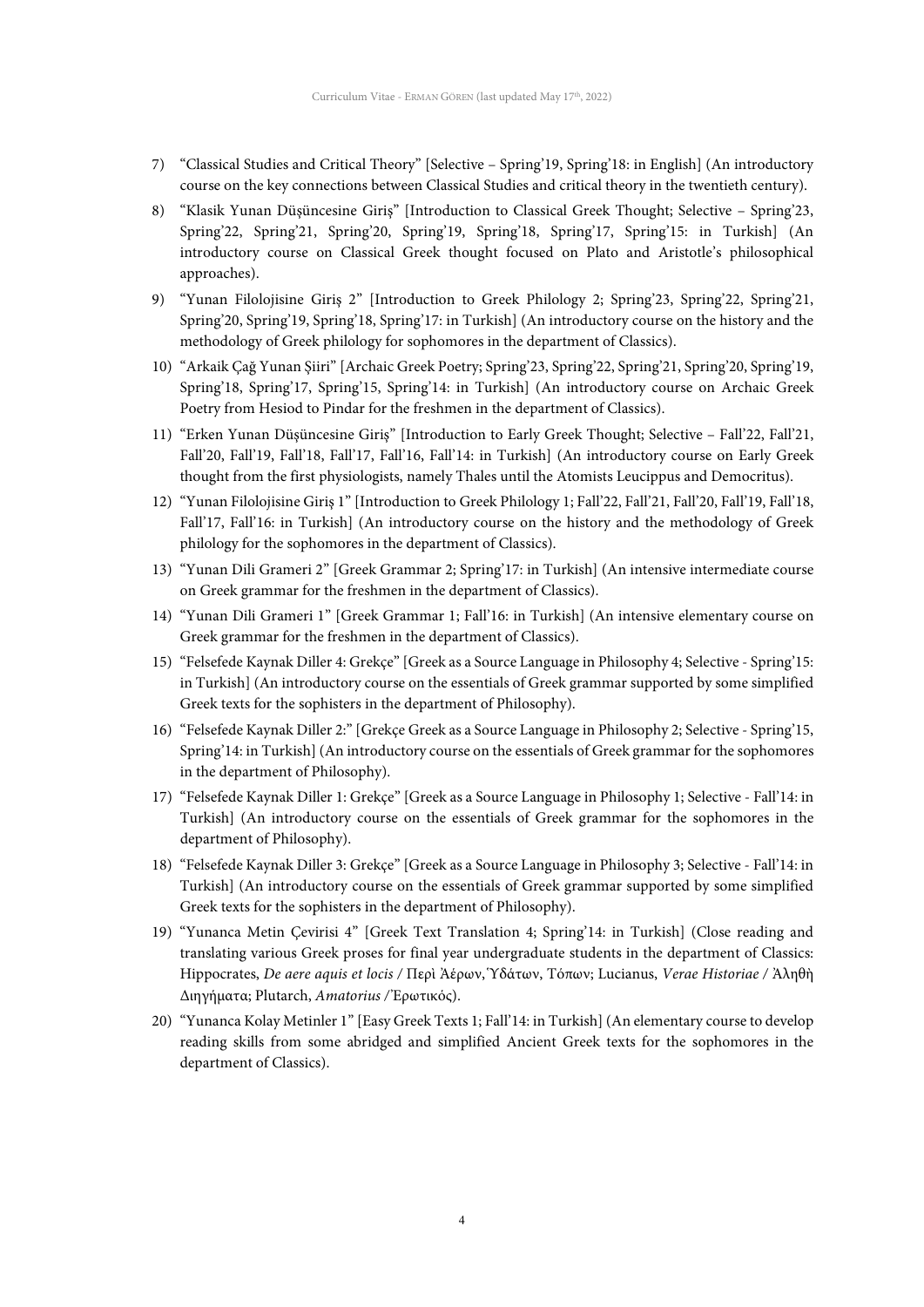# **Courses (Undergraduate) [Boğaziçi University]**

- 1) "Ancient Greek III" [Ancient Greek course at the intermediate level in the department of history (GR 211) – Fall'21: in English] (The courses include further study of irregular verbs, of the subjunctive and the optative, as well as an analysis of various syntactical phenomena. Reading of prose passages from major Greek authors is part of the course work).
- 2) "Ancient Greek IV" [Ancient Greek course at the intermediate level in the department of history (GR 212) – Spring'22: in English] (The courses include further study of irregular verbs, of the subjunctive and the optative, as well as an analysis of various syntactical phenomena. Reading of prose passages from major Greek authors is part of the course work).

# **Courses (Graduate) [İstanbul University]**

- 1) "Dilbilimde Ritim Meseleleri" [Problems of Rhythm in Linguistics; Spring'23 MA Program of Linguistic Studies: in Turkish] (A graduate course on the linguistic problems within the issue of rhythm).
- 2) "Etimoloji Gelenekleri ve Dilbilim Meseleleri" [Etymological Traditions and Linguistic Problems; Fall'22 – MA Program of Linguistic Studies: in Turkish] (A graduate course on the linguistic problems within the etymological traditions).
- 3) "Klasik Yunan'da Dilbilimsel Sorunlar" [The Linguistic Problems in Classical Greece; Fall'22, Fall'21, Fall'20, Fall'19 – PhD Program of Linguistic Studies: in Turkish] (A doctoral seminar on the linguistic problems of Platonic and Aristotelian thought).
- 4) "Dilin Kökenine Dair Kuramlar" [The Theories on the Origin of Language] Spring'22, Spring'21, Spring'20 – PhD Program of Linguistic Studies: in Turkish] (A doctoral seminar on the origin of language).
- 5) "Çağdaş Kuramcılar ve Klasik Filoloji" [The Contemporary Theoreticians and Classical Philology; Spring'23, Spring'22, Spring'19, Spring'18 – MA Program of Classics: in Turkish] (A graduate course on the discussion of the impact of literary theories upon the traditional methods of classical philology).
- 6) "Klasik Çağ Yunanistanı'nda Tyrannia Algısı" [The Perception of Tyrannia in Classical Greece; Fall'22, Fall'21, Fall'19, Fall'17 – MA Program of Classics: in Turkish] (A graduate course on Greek perception of tyranny in Classical Athens based on Xenophon's Hiero / Ἱέρων ἤ Τῠραννικός).
- 7) "Yunan Filolojisinde Yorum Geleneği" [The Tradition of Interpretation in Greek Philology; Fall'17 PhD Program of Classics: in Turkish] (A graduate course on practice of interpretation in Greek Philology including its historical background and future perspective).

## **Invited Courses**

- 1) "Erken Yunan Şiiri ve Antik Yunan Mitolojisinin Biçimlendirilmesi" [Early Greek Poetry and Formalization of Ancient Greek Mythology], in: Istinye University, *History of Civilization 1* (BA Course, 2nd Session), October 16th, 2020 [Distance Learning] (invited by Prof. Dr. Şafak Ural).
- 2) "Eski Yunanistan'da Sözlü Kültür ve Toplum [Oral Culture and Society in Ancient Greece]," in: Istanbul University, the department of Sociology (Istanbul/Turkey), 15<sup>th</sup> October, 2012 (invited by Prof. Dr. İsmail Coşkun).
- 3) "Platon'un *Kratylos*'u ve Onun Çağdaş Dünyadaki Toplumdilbilimsel Etki Alanı [Plato's Cratylus and Its Sociolinguistic Sphere of Influence in the Contemporary World]," in: Istanbul University, Faculty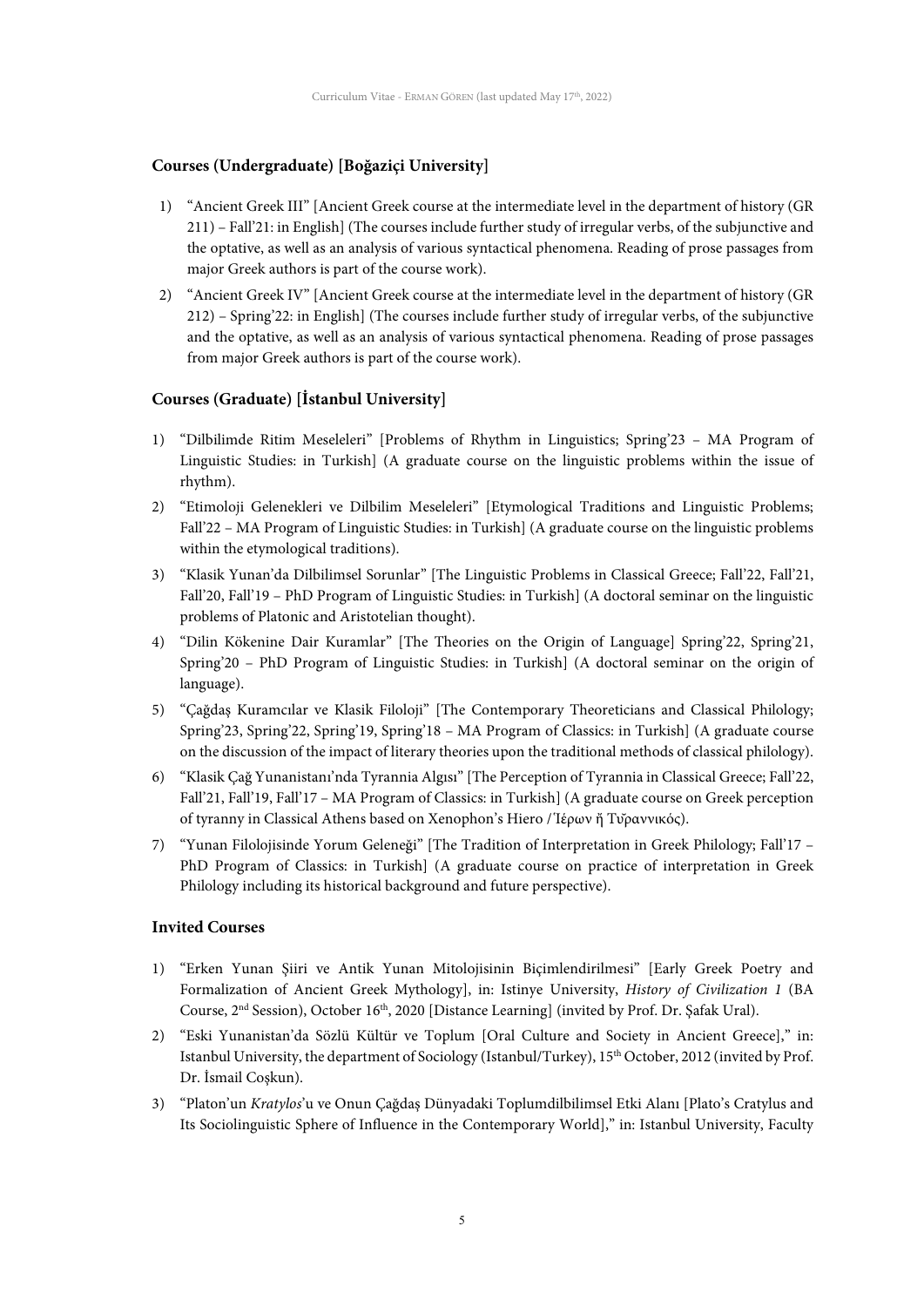of Letters, the department of Philosophy (Istanbul/Turkey), May 5th, 2010 (invited by Assoc. Prof. Dr. Uğur Ekren).

- 4) "Platon'un *Apologia Sōkratous*'u ve Sokrates'in Hakikat Anlayışı [Plato's *Apologia Sōkratous* and Socrates' understanding of truth]," in: Mimar Sinan Fine Arts University, the department of Philosophy, (Istanbul/Turkey), December 30<sup>th</sup>, 2008 (invited by Assoc. Prof. Dr. Erdal Yıldız).
- 5) "Arkaik Yunan Şiiri ve Bulunduğu Kültürel İklimle Karşılıklı İlişkisi: Arkaik Yunan Mimarlığı [Archaic Greek Poetry and interactive relation with its Cultural Climate: Archaic Greek Architecture]," in: Istanbul Technical University, The Department of History of Architecture, (Istanbul/Turkey), December 3<sup>rd</sup> and 10<sup>th</sup>, 2008 (invited by Prof. Dr. Turgut Saner).

## **Workshops**

- 1) "Antik Yunan'da Adalet Mefhumu: Platon ve Platon'un Alımlanışı" [The Concept of Justice in Ancient Greece: Plato and Reception of Plato], (with students in the 10<sup>th</sup> grade), in: Prof. Dr. Mumtaz Turhan High School Social Science (Istanbul/Turkey), April 24<sup>th</sup>-25<sup>th</sup>, 2021 [via Zoom].
- 2) "Mitoloji Atölyesi" [Mythology Workshop], in: Misi Academy, Nilüfer Municipality, Nilüfer (Bursa/Turkey), January  $30^{th}$ -31 $st$ , 2021 [via Zoom-Webinar].
- 3) "Mitoloji Atölyesi" [Mythology Workshop], in: Misi Academy, Nilüfer Municipality, Nilüfer (Bursa/Turkey), December 26<sup>th</sup>-27<sup>th</sup>, 2020 [via Zoom],
- 4) "*Sokrates'in Savunması*'nın Perspektifinden Düşünmenin Ufkuna Bakmak." [Looking at the Horizon of Thinking from the Perspective of the *Apology of Socrates*] (with students in the 11<sup>th</sup> grade), in: Act Schools, Bahçeköy Campus (Istanbul/Turkey), January 2nd, 2020 (invited by Philosophy Teacher Özgür Dursun).
- 5) "Klasik Filolog Olma Yolunda" [On the Path to Becoming a Classicist] (4 weeks long workshop with the senior undergraduate and graduate students of the department of Classics, Istanbul University, during Spring semester/March 2018) [invited by Istanbul University, Student Community of Classical Philology, with Asst. Prof. Dr. Ekin Öyken],
- 6) "Adlandırma ve Varlığın Sınırları." [Naming and the Margins of Being] (with students in the  $11<sup>th</sup>$ grade), in: FMV Private Isik High School, Nisantasi Campus (Istanbul/Turkey), December 8<sup>th</sup>, 2016 (invited by Philosophy Teacher Erkut Deral).
- 7) "Tarihsel Sokrates ve Atina Demokrasisi" [The Historical Socrates and Athenian Democracy] (with students in the  $11<sup>th</sup>$  and  $12<sup>th</sup>$  grades), in: FMV Private Isik High School, Erenkoy Campus (Istanbul/Turkey), January 14<sup>th</sup>, 2015 (invited by Philosophy Teacher Neslihan Behramoğlu).
- 8) "Platon, Dil ve Adlandırma: *Kratylos* [Plato, Language and Naming: *Cratylus*]," (with graduate and undergraduate students of the department of Classics, Istanbul University, during Spring semester/2009).
- 9) "Sözlü Kültür, Homeros ve Yunan Kahramanlık Şiiri [Orality, Homer and Greek Heroic Poetry]," (with undergraduate students of the department of Classics, Istanbul University, during Fall semester/2009).

#### **Seminars**

1) "Platon'da Dil Düşüncesi: *Kratyos*'ta Ad/Yasa ve Doğa" [The Thought of Language in Plato: Name/Law and Nature in *Cratylus*] (A Seminar in the program of the summer school) in: Ancient Philosophy Summer School, Arche Project (İzmir/Turkey), 10<sup>th</sup>-17<sup>th</sup> August, 2019.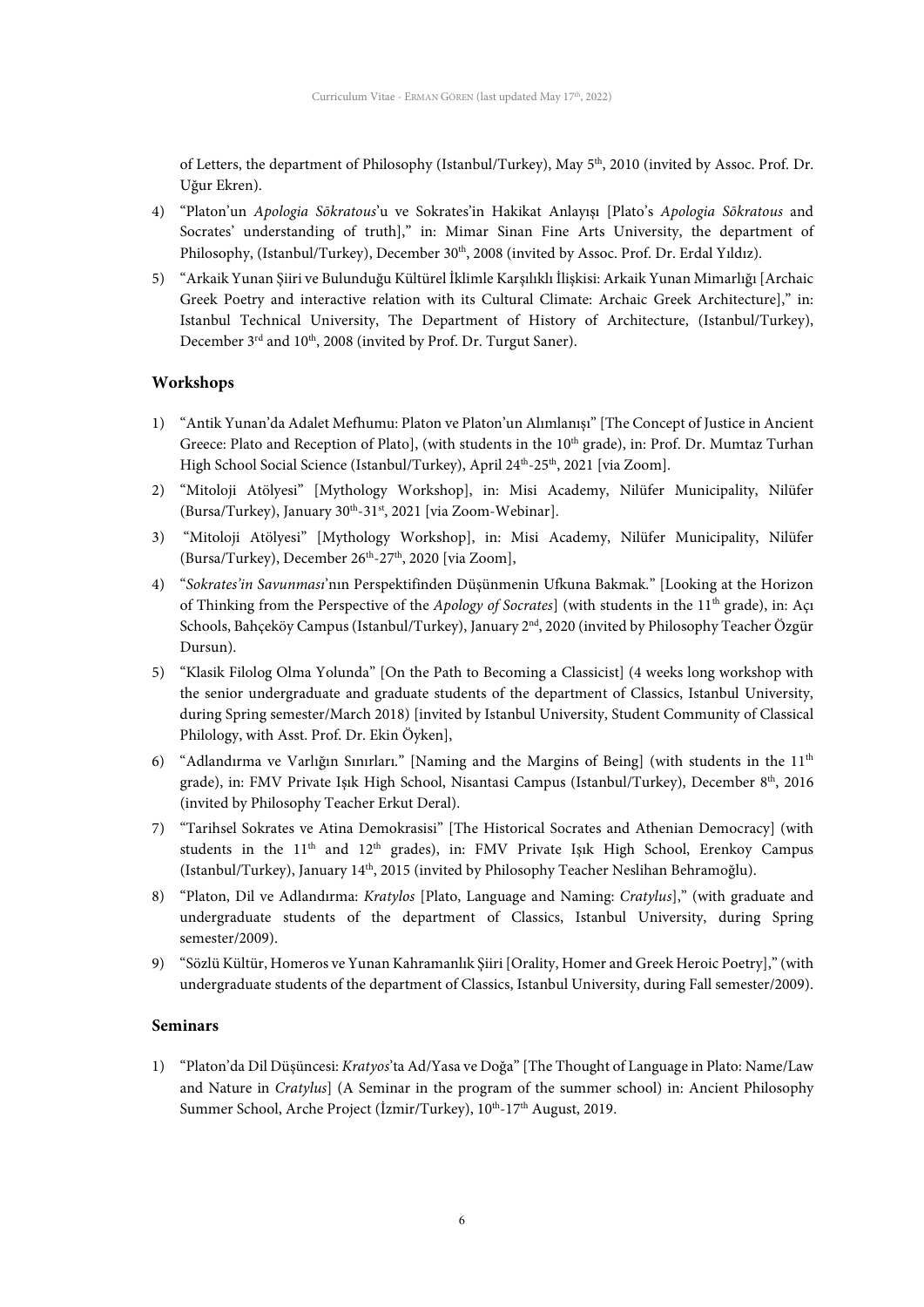## **Public Video Lectures**

- 1) "Platon'un Diyalogları: *Kratylos* Okuması" [Plato's Dialogues: Reading *Cratylus*] (5 weeks long lecture series to graduate students from various disciplines of the humanities) in: School of Classical Thought (Istanbul/Turkey) April  $5<sup>th</sup>$  – May 10<sup>th</sup>, 2018: <u>YouTube</u>.
- 2) "Homeros Okumaları: *Ilias*" [A Reading of Homer's *Ilias*], in: Klasik Düşünce Okulu, Üsküdar (İstanbul/Turkey) (weekly seminars by October 20<sup>th</sup>, 2020, every Tuesday at 5:00 pm streamed live on [YouTube\)](https://tinyurl.com/y2qhen7f).

# **ACADEMIC TALKS AND INVITED LECTURES**

- 1) "Filolojinin Metotundan Çevirmenin Tercihine: Filolojik Çevirinin Serencamı" [From Method of Philology to Choice of Translator: The Consequence of Philological Translation], in: Istanbul University, Faculty of Letters, Hall of Honor, December 22<sup>nd</sup>, 2021 (invited by the Student Club of Turkish Language and Literature).
- 2) "Aristophanes'in *Kadın Mebuslar*'ında Toplumsal Roller ve Cinsel Kimlikler" [Social Roles and Sexual Identities in Aristophanes' *Assembly Women*], in: *Geçmişten Günümüze Türk Yazınında Kadının Temsili Çalıştayı*, Istanbul Medeniyet University, Department of Turkish Language and Literature, February 13th, 2021 (invited by Dr. Sureyya Pekşen) [via Zoom].
- 3) "Platon'un *Kratylos*'undaki Temel Meseleler: Varlık ve Bilgi" [The Foundational Problems in Plato's *Cratylus*: Being and Knowledge], in: Prof. Dr. Mumtaz Turhan High School Social Science (Istanbul/Turkey), March 2nd, 2020 (invited by Philosophy Teacher Gülnur Güner).
- 4) "Dilin Bilimi Üzerine Yeniden Düşünmek" [Re-thinking on the Science of Language], in: *Linguistical Problems from Classical Greece to Present*. Istanbul University, Faculty of Letters (Istanbul/Turkey), December 9<sup>th</sup>, 2019 (invited by the Department of Linguistics).
- 5) "Klasik Yunan'da *Polis'*in Dili: Epideiktik Hitabet ve Şiirsel Kökleri" [The Language of *Polis* in Classical Greece: Epideictic Rhetoric and its Poetical Roots], in: *The 2nd International Congress of Social Sciences (CONGIST 2019): "The City's Language."* Istanbul University, Faculty of Letters (Istanbul/Turkey), September  $18^{th}$ -20<sup>th</sup>, 2019.
- 6) "Guillaume Budé: An Efficient Transformer of Greek Lexicography in Early Modern Europe." in: *Asialex 2019: The 13th International Conference of the Asian Association for Lexicography*, Istanbul University, Faculty of Letters (Istanbul/Turkey), June 19th-21st, 2019.
- 7) "Bir Estetik Eğitim Olarak Arkaik Yunan Şiiri" [Archaic Greek Poetry as an Aesthetic Education], in: METU Alumni Association of Istanbul, *Meeting of Literature Club* (Istanbul/Turkey), May 15th, 2019 (invited by Literature Club of the association).
- 8) "Keşfedilen Doğa: *Physis* Mefhumunun Yunan Düşüncesinde İnşası" [Discovered Nature: The Construction of the Concept of *Physis* in Greek Thought], in: *Navisalvia 2019: Ad Memoriam Sina Kabaağaç: Natura/Nature*, Istanbul University, Faculty of Letters, Faculty Council Hall (Istanbul/Turkey), May 3rd, 2019.
- 9) "In the Bottleneck of the Humanities: Nietzsche's Contribution to Classics." in: *Classical Studies Certificate Guest Lecture*, Koc University (Istanbul/Turkey), April 15th, 2019 (invited by Dr. Haris Theodorelis-Rigas).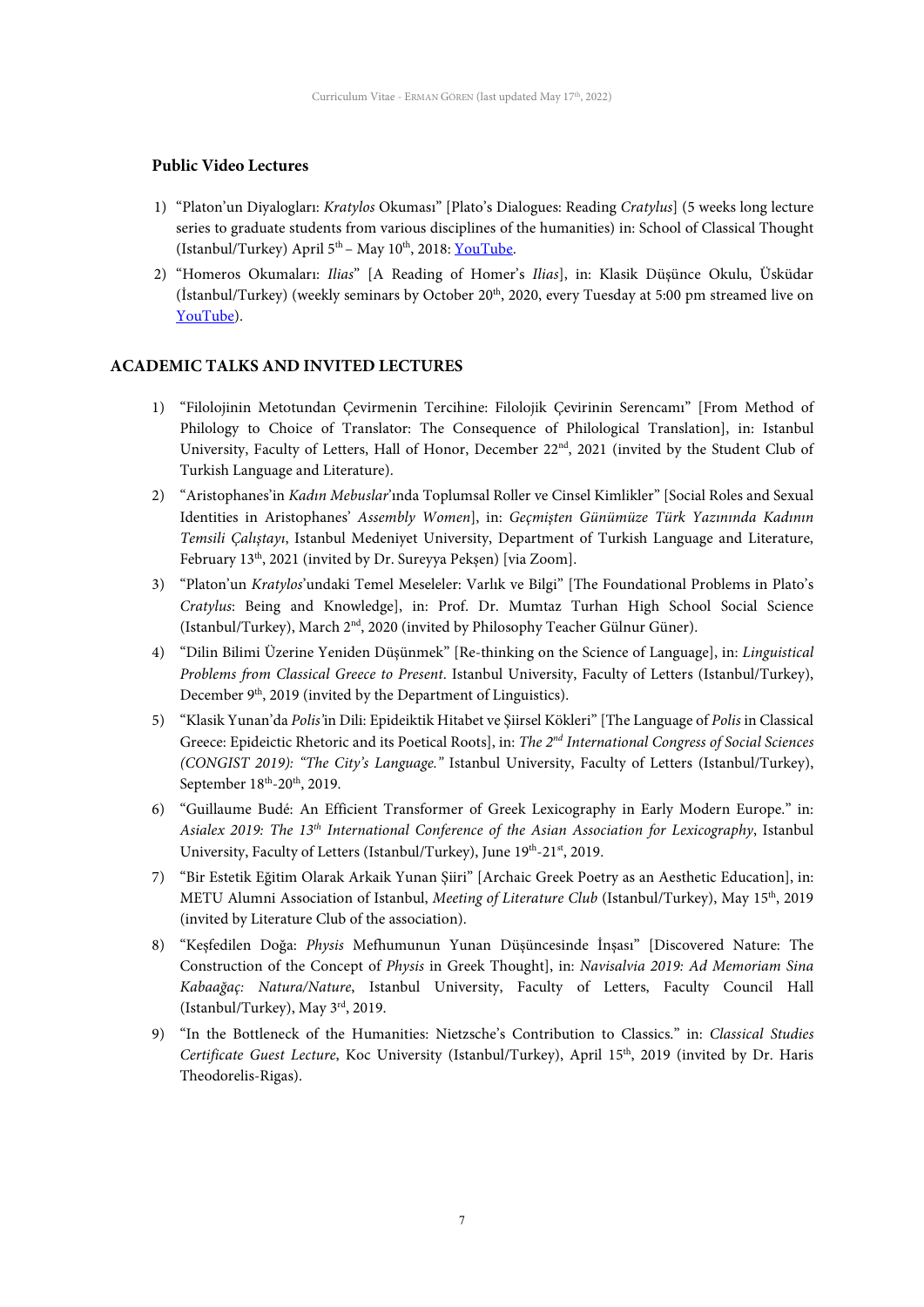- 10) "Arkaik Yunan Şiirinde Mit ve Hakikat" [Myth and Truth in Archaic Greek Poetry], in: *Academy*  Seminars, Istanbul University, Faculty of Letters (Istanbul/Turkey), March 27<sup>th</sup>, 2019 (invited by Dr. Özlem Karadağ).
- 11) "Arkaik Yunan Şiiri Bağlamında Estetik ve Etik Olan" [Aesthetical and Ethical Ones in the Context of Archaic Greek Poetry], in: *Kültür ve Sanat Sohbetleri*, Neva Bulvarı Atölye ve Cafe (Istanbul/Turkey), May 17<sup>th</sup>, 2018.
- 12) "Başkalaşımın Katmanları: *Metamorphosis*'in Çok Veçheli Nesnesi Üzerine" [The Layers of Transformation: Multi-faceted Object of *Metamorphosis*], in: *Navisalvia 2017: Ad Memoriam Sina Kabaağaç: Metamorphoses*, Istanbul University, Faculty of Science, Ord. Prof. Dr. Cemil Bilsel Conference Hall (Istanbul/Turkey), April 26<sup>th</sup>, 2017.
- 13) "Humpty Dumpty Klasik Atina'da: Platon'un *Kratylos*'unda Dilbilimsel Sorunlar" [Humpty Dumpty in Classical Athens: The Linguistic Problems in Plato's *Cratylus*], in: *Linguistic Conversations*, Istanbul University, Faculty of Letters, Faculty Council Hall (Istanbul/Turkey), April 18th, 2017 (invited by Prof. Dr. Hayati Develi).
- 14) "*Corpus Dionysiacum*'da Tanrı'nın *Topos*'unu Görmek" [Seeing the *Topos* of God in the Corpus Dionysiacum], in: *Hanfmann-Mellink Conference: Ad Memoriam Prof. Crawford II. Greenewalt*, Ankara University Faculty of Languages, History and Geography, Muzaffer Göker Conference Hall (Ankara/Turkey), April 14<sup>th</sup>, 2017 (invited by the Conference Committee).
- 15) "Hakikatin Adları: Arkaik Yunan'da Adlandırma ve Hakikat" [The Names of Truth: Naming and Truth in Archaic Greece], in: BISAV (Istanbul/Turkey), December 17<sup>th</sup>, 2016 (invited by Assist. Prof. Dr. Ishak Arslan).
- 16) "(Yeni) Tarihselcilik ve (Eski) Filoloji: Tarihi (Yeniden) Okumanın İmkanları Üzerine" [(New) Historicism and (Old) Philology: On the Means of (Re-)Reading the History], in: Ankara Social Science University, the department of History (Ankara/Turkey), November 29<sup>th</sup>, 2016 (invited by Assist. Prof. Dr. Selim F. Adalı).
- 17) "*Nomothetēs*: Herodotos'tan Lucretius'a Antikçağ'da Dilin Kökeni Sorunu" [*Nomothetês*: The Problem of the origin of language from Herodotus to Lucretius in Antiquity], in: Ankara University Faculty of Languages, History and Geography, the department of Ancient Language and Culture, Division of Greek Language and Literature (Ankara/Turkey), November 28<sup>th</sup>, 2016 (invited by Prof. Dr. Bülent İplikçioğlu).
- 18) "Talking about the unknown God." in: *Istanbul Şehir University Philosophy Talks 29*, Istanbul Şehir University, the department of Philosophy (Istanbul/Turkey), November 17<sup>th</sup>, 2016 (invited by Prof. Dr. Manuel Knoll).
- 19) "Divine Names as 'Tokens and Traces' of Being in *Corpus Dionysiacum*." in: *North American Patristic Society (NAPS), 2016 Annual Meeting* (Chicago, IL/USA), May 26th, 2016.
- 20) "Explaining the Divine Names: Apollo's Etymologies as Onto(-theo)logical Riddles." in: Center for the Studies of World Religions (CSWR; Cambridge, MA/USA), February 17<sup>th</sup>, 2016 (invited by Prof. Dr. Frank X. Clooney).
- 21) "Sappho'nun Sesi ve "Akıcı Üslup"." [Sappho's Voice and "Polished Style"] in: *14th Bozcaada "Day of the Poet" Poetry Symposium*, (Bozcaada/Turkey), July 11th-12th, 2015 (invited by Prof. Dr. Haluk Şahin).
- 22) "*Apóllōn*: An Extended Allusiveness of a Divine Riddle." in: *4th International Conference on Classical*  Studies in Mexico (Mexico City/Mexico), October 20<sup>th</sup>-24<sup>th</sup>, 2014.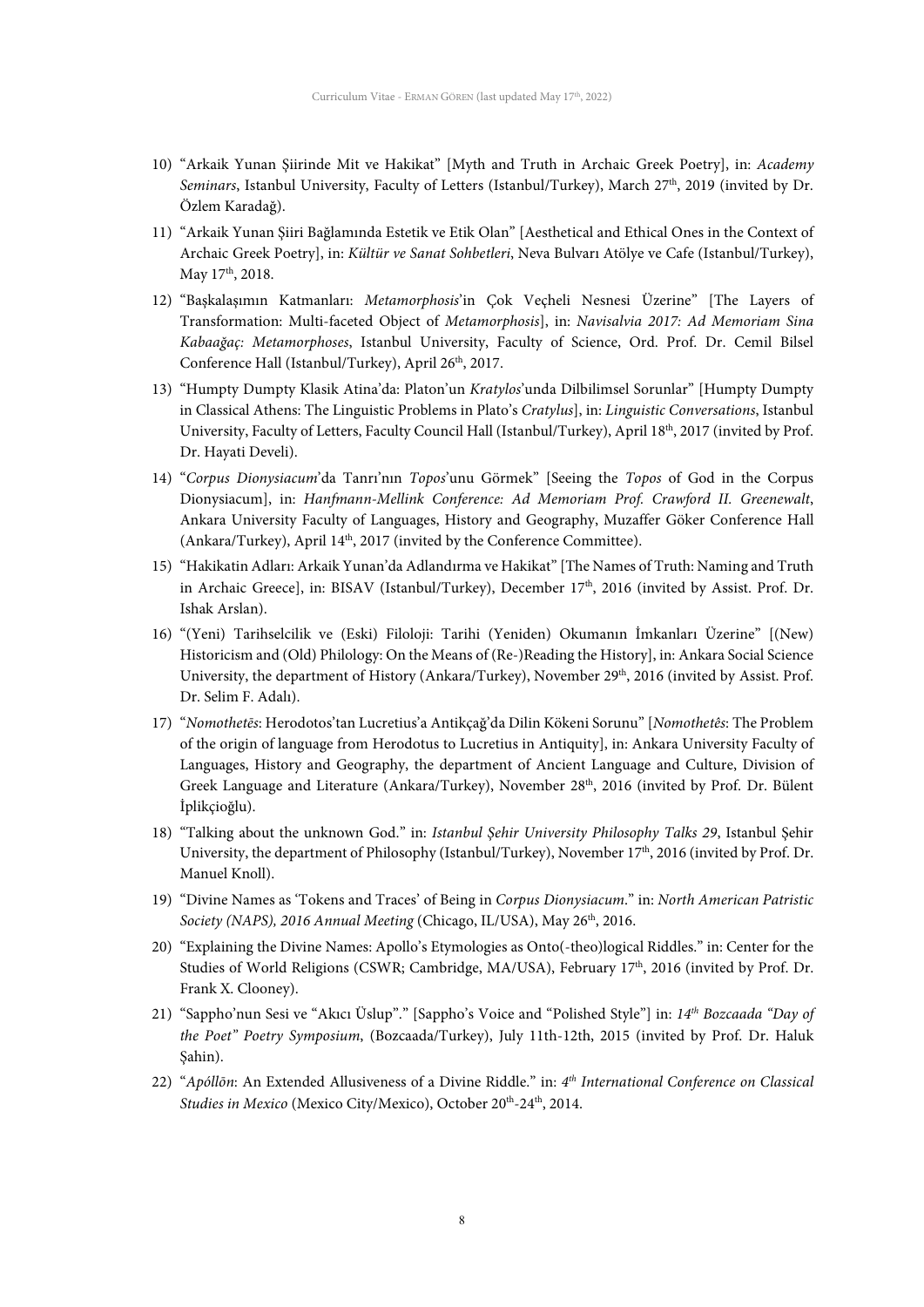- 23) "Atina'da Ad(landırman)ın Ritüel Bağlamı: *Amphidromia*" [The Ritual Context of Name/Naming in Athens: *Amphidromia*], in: *Paideia Seminars*, Ankara University Faculty of Languages, History and Geography, the department of Ancient Language and Culture, Division of Greek Language and Literature (Ankara/Turkey), November 15<sup>th</sup>, 2013 (invited by Prof. Dr. Tansu Açık).
- 24) "Two Distinct Epinician Styles: Uniqueness of Poetic Expression in Bacchylides' and Pindar's Victory Odes." in: *13th International Language, Literature and Stylistics Symposium: Simple Style - ILLS 2013*. Kafkas University (Kars/Turkey), September 26<sup>th</sup>, 2013.
- 25) "Pindaros'ta Aşk Büyüsü: Aphrodite'nin "Divâne (Eden) Kuşu" *Iynks*'un Kerameti" [Love Magic in Pindar: Miraculous Deed of Aphrodite's "Mad(dening) Bird" *Iynx*], in: Akdeniz University, Faculty of Letters, the department of Ancient Language and Culture (Antalya/Turkey), May 24<sup>th</sup>, 2013 (invited by Assoc. Prof. Dr. Fatih Onur).
- 26) *"*Text and Context: Re-reading the Ancient World through Circum-circles" [Proclus, *In Crat.* XXXVI], in: *Text und Kontext: Kolloquium der Abteilung für Griechische und Lateinische Philologie,* Ludwig-Maximilians-Universität (Munich/Germany), December 3rd, 2010 (invited by Prof. Dr. Suzanne Gödde).
- 27) *"*A Problematic Papyrus Fragment *P. Oxy.* 2432: An Attempt to Re-read and Reinterpret an "Oral Text" through the Heideggerian Notion of *Kreis.*" in: *Orality and Literacy IX: Composition and Performance*, The National Australian University (Canberra/Australia), July 3<sup>rd</sup>, 2010 (invited by Prof. Dr. Elizabeth Minchin).
- 28) "Bakkhylides'in 'Zaman Havuzunu' Çalkalamak" [Agitating Bacchylides' 'Pool of Time'], in: *Navisalvia 2007: ad Memoriam Sina Kabaağaç: Ars Poetica*, Istanbul University, Faculty of Letters, Faculty Council Hall (Istanbul/Turkey), April 26<sup>th</sup>, 2007.
- 29) "Apollonios Rhodios'ta *Mythos*'u Yeniden Okumak" [Re-reading *Mythos* in Apollonius Rhodius], in: *Navisalvia 2006: ad Memoriam Sina Kabaağaç: Mythos*, Istanbul University, Faculty of Letters, Faculty Council Hall (Istanbul/Turkey), April 27<sup>th</sup>, 2006.

## **PROJECTS**

## **As a Conductor of a Research Project**

- 1) "The Divine Names in *Corpus Dionysiacum* as the Mirrors of Being: The Dispositives for Seeing the Unseen." Postdoctoral Research Project (ARIT George Maxim Anossov Hanfmann Fellowship - Tübitak 2219 Postdoctoral Research Project), 2015-2016 Harvard Divinity School, Cambridge, MA, USA (completed on September 2016).
- 2) "*Physis-Nomos* İkileminde Platon'nun *Kratylos*'u: Antikçağ'daki Düşünsel Arka Planı ve Tarihsel Alımlanışı Çerçevesinde Filolojik ve Yorumbilimsel Bir İnceleme" [Plato's *Cratylus* in the Contradiction between *Physis* and *Nomos*: A Philological and Hermeneutical Examination of *Cratylus* in the Framework of its Intellectual Background and Reception in Antiquity] (Istanbul University Scientific Research Projects, YADOP, Project Number: 41714 – Coordinator; completed on September 2015).
- 3) "*Apóllōn*: An extended allusiveness of a divine riddle" (Istanbul University Scientific Research Projects; UDP, Project Number: 44463 – Coordinator; completed on January 2015).
- 4) "Two Distinct Epinician Styles: Uniqueness of Poetic Expression in Bacchylides' and Pindar's Victory Odes" (Istanbul University Scientific Research Projects, UDP, Project Number: 36161 – Coordinator; completed on October 2013).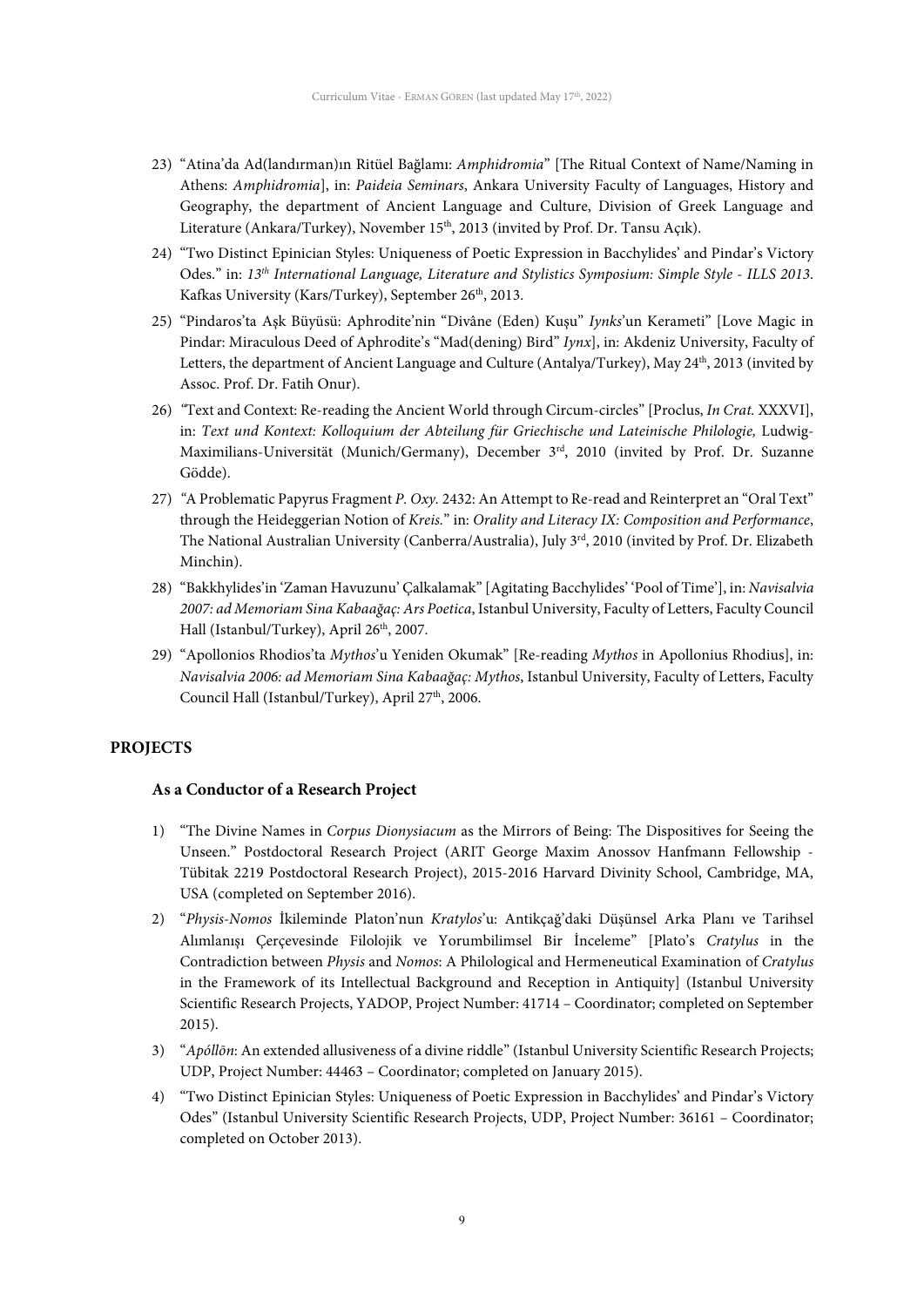5) "Arkaik Yunan Şiirinde Ad, Adlandırma ve Hakikat İlişkisi: Pindaros'un Zafer Şarkılarında (Yeniden- )Adlandırma" [The Relations Between Name, Naming and Truth in Archaic Greek Poetry and (Re- )Naming in Pindar's Victory Odes] (Istanbul University Scientific Research Projects, Dissertation Project, Project Number: 11551 – Coordinator; completed on June 2013).

#### **As a Member of a Research Project**

- 1) "The Nature of the Quest of 17th Century Ottoman Thought and the Contributions of Yanyalı Esad Efendi" TÜBİTAK 1003 Priority Areas R&D Project Support Program, 1003-Sbb-FLSF-2019-1 Islamic Civilisation and History of Science, Project No: 119K752 (Conductor: Prof. Dr. Mehmet Sait Özervarlı); Sub-project No: "112K007"; June 2020-.
- 2) "Excavations and Restorations at the Church of St. Nicholas in Myra-Demre." Research Project (Conductor: Prof. Dr. Sema Dogan), 2018.
- 3) "Epigraphic and Historical-Geographic Research Around Nallihan and Juliopolis." Research Project (Conductor: Assoc. Prof. Dr. Fatih Onur), 2014.

## **PUBLICATIONS**

#### **Books**

- 1) Aristoteles: *Metafizik* [Aristotle: *Metaphysics*] (A translation from Ancient Greek into Turkish with an introduction, notes, glossary, and indices; Dergah Publications, Philosophy Series; forthcoming).
- 2) Ksenophon: *Hieron ya da Tiranlık Üzerine ~ Agesilaos ~ Lakedaimonialıların Devleti* [Xenophon: *Hiero or On Tyranny ~ Agesilaos ~ Constitution of the Lacedaimonians*] (A translation from Ancient Greek into Turkish with an introduction, notes, glossary, and indices; forthcoming).
- 3) Loukianos: *Ölülerin Diyalogları ~ Kibar Fahişelerin Diyalogları* [Lucian: *Dialogues of the Dead ~ Dialogues of the Courtesans*] (A translation from Ancient Greek into Turkish with an introduction, notes, glossary, and indices; Isbank Cultural Publications, forthcoming).
- 4) *Orpheusçu İlahiler* [*The Orphic Hymns*] (A translation from Ancient Greek into Turkish with an introduction, notes, glossary, and indices; Yapi Kredi Publications, Series of Kazim Taskent Classical Works, forthcoming).
- 5) Aristophanes: *Thesmophoria Kutlayan Kadınlar* [Aristophanes: *Thesmophoriazusae*] (A translation from Ancient Greek into Turkish with an introduction, notes, glossary, and indices; Isbank Cultural Publications, Series of Hasan Ali Yucel Classics, submitted in March 2021) [with Eser Yavuz].
- 6) Loukianos: *Hakiki Hikâyeler* [Lucian: *True Stories*] (A translation from Ancient Greek into Turkish with an introduction, notes, glossary, and indices; published by Isbank Cultural Publications, Series of Hasan Ali Yucel Classics 409, Istanbul: August 2021, ISBN [978-625-405-576-8](https://www.iskultur.com.tr/hakiki-hikayeler-ciltli.aspx) [Hardcover], ISB[N 978-](https://www.iskultur.com.tr/hakiki-hikayeler.aspx) [625-405-575-1](https://www.iskultur.com.tr/hakiki-hikayeler.aspx) [Paperback]) [with Ertuğrul İnanç].
- 7) *Homerosçu İlahiler* [*The Homeric Hymns*] (A translation from Ancient Greek into Turkish with an introduction, notes, glossary, and indices; Yapi Kredi Publications, Series of Kazim Taskent Classical Works, Istanbul: March 2021; ISB[N 978-975-08-4927-5\)](https://www.yapikrediyayinlari.com.tr/homeroscu-ilahiler.aspx).
- 8) Aristophanes: *Kadın Mebuslar* [Aristophanes: *Assembly Women*], (A translation from Ancient Greek into Turkish with an introduction, notes, glossary, and indices; published by Isbank Cultural Publications, Series of Hasan Ali Yucel Classics 351, Istanbul: May 2019, 2<sup>nd</sup> edition (April 2021<sup>2</sup>), ISBN [978-605-295-803-2](https://www.iskultur.com.tr/kadin-mebuslar-ciltli.aspx) [Hardcover], ISBN [978-605-295-805-6](https://www.iskultur.com.tr/kadin-mebuslar.aspx) [Paperback]) [with Eser Yavuz].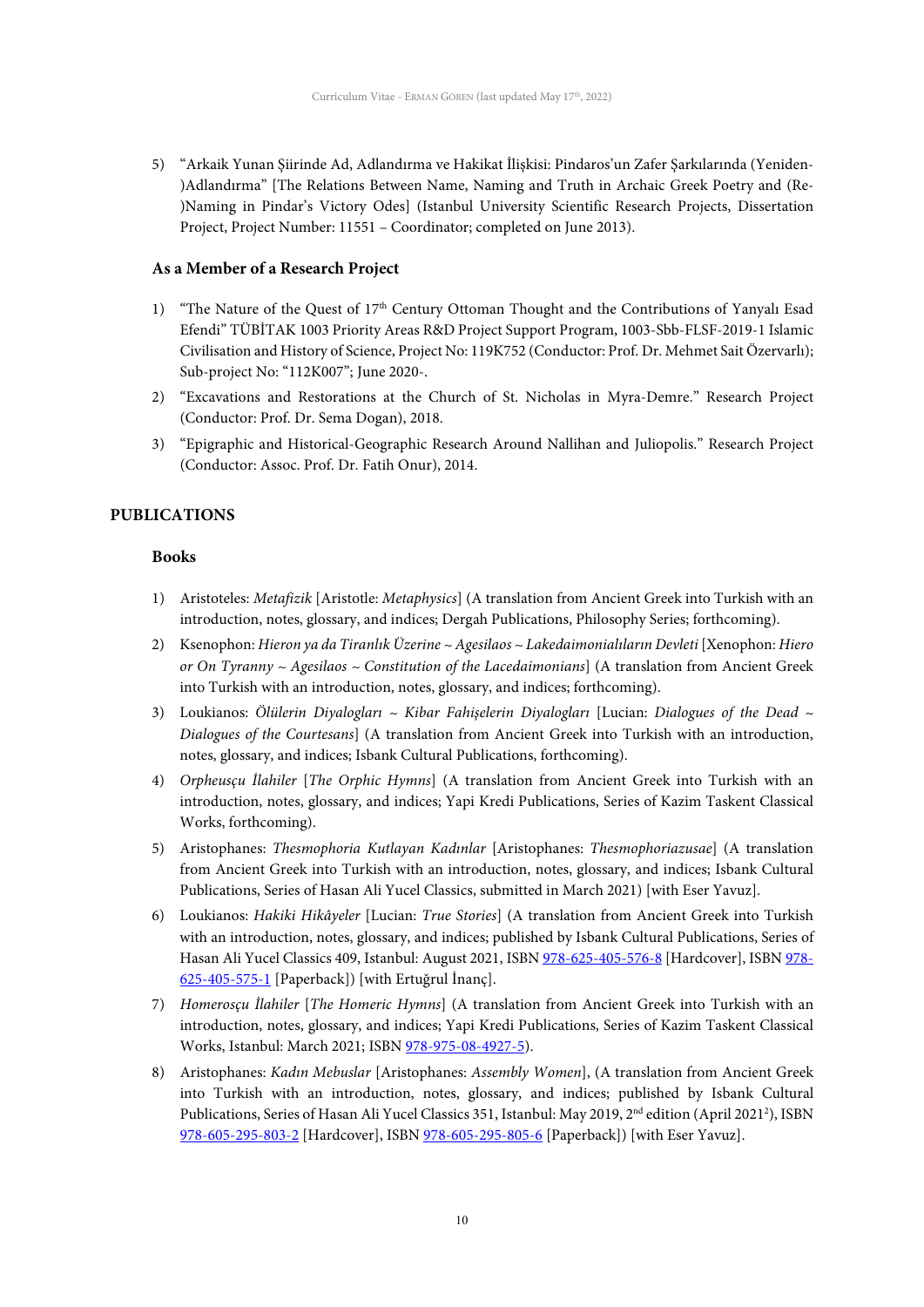- 9) Aristophanes: *Ploutos* [Aristophanes: *Ploutos*], (A translation from Ancient Greek into Turkish with an introduction, notes, glossary, and indices; published by Isbank Cultural Publications, Series of Hasan Ali Yucel Classics 328, Istanbul: April 2018, 2<sup>nd</sup> edition (January 2022<sup>2</sup>), ISBN [978-605-295-438-6](https://www.iskultur.com.tr/ploutos-servet-ciltli.aspx) [Hardcover], ISBN [978-605-295-437-9](https://www.iskultur.com.tr/ploutos-servet.aspx) [Paperback]) [with Eser Yavuz].
- 10) *Homerosçu İlahiler'den Pindaros'a: Arkaik Yunan Şiiri Antolojisi* [An Anthology of Archaic Greek Poetry: From the Homeric Hymns to Pindar], (Collected and translated from Ancient Greek into Turkish with an introduction, notes, glossary, and indices; an anthology of Archaic Greek Poetry to exemplify the Archaic aesthetic, including many renown verses of the period from Homeric Hymns to Pindar – Istanbul: January 2018 (published by Yapi Kredi Publications, Series of Kazim Taskent Classical Works 98; revised  $2<sup>th</sup>$  edition (February 2021<sup>2</sup>); ISBN  $978-975-08-4132-3$ ).
- 11) Bakkhylides: *Bütün Şiirleri ve Fragmanları* [Bacchylides: *All the Odes and Fragments*], (A translation from Ancient Greek into Turkish with an introduction, notes, glossary, and indices; published by Yapi Kredi Publications, Series of Kazim Taskent Classical Works 95, Istanbul: January 2017, ISB[N 978-975-](https://www.yapikrediyayinlari.com.tr/butun-siirleri-ve-fragmanlari.aspx) [08-3901-6\)](https://www.yapikrediyayinlari.com.tr/butun-siirleri-ve-fragmanlari.aspx).
- 12) *Kratylos'a Yorumlar:* Physis-Nomos *Karşıtlığı Bağlamında Filolojik ve Yorumbilimsel Bir İnceleme*, Cilt 2 [*Commentaries on Cratylus: A Philological and Hermeneutical Examination in the Contradiction between* Physis *and* Nomos, Volume 2], (published by Dergah Publications, Philosophy Series 34, Istanbul: April 2016, ISBN [978-975-995-701-8\)](https://www.dergah.com.tr/kitaplar/kratylosa-yorumlar-cilt-2physis-nomos-karsitligi-baglaminda-filolojik-ve-yorumbilimsel-bir-inceleme).
- 13) Platon: *Kratylos. Giriş, Metin, Çeviri ve Dizinler*, Cilt 1 [Plato*: Cratylus. Introduction, Text, Translation, and Indices*, Volume 1], Istanbul: April 2016 (published by Dergah Publications, Philosophy Series 35; revised 2<sup>nd</sup> edition: June 2020<sup>2</sup>), ISBN <u>978-975-995-700-1</u>).
- 14) Proklos: *Adlandırmanın Ontoteolojisi*. *Platon'un "Kratylos"una Yorum* [Proclus: *Ontotheology of Naming. On Plato's "Cratylus"*], (published by Dergah Publications, Philosophy Series 36, Istanbul: April 2016, ISB[N 978-975-995-703-2\)](https://www.dergah.com.tr/kitaplar/adlandirmanin-ontoteolojisi-platonun-kratylosuna-yorum).
- 15) *Arkaik Yunan'da Adlandırma ve Hakikat* [*Naming and Truth in Archaic Greece*], (published by Dergah Publications, Philosophy Series 30, Istanbul: November 2015, ISBN [978-975-995-667-7\)](https://www.dergah.com.tr/kitaplar/arkaik-yunanda-adlandirma-ve-hakikat).
- 16) Pindaros: *Bütün Zafer Şarkıları* [Pindar: *All Victory Odes*], (A translation of *Olympian, Pythian, Nemean, and Isthmian Victory Odes* from Ancient Greek into Turkish with an introduction, glossary, indices, and notes) – Istanbul, July 2015, (published by Yapi Kredi Publications, Series of Kazim Taskent Classical Works 92, expanded and revised 2<sup>nd</sup> edition: May 2022<sup>2</sup>), ISBN <u>978-975-08-3366-3</u>).
- 17) Platon: *Sokrates'in Savunması* [Plato: *The Apology of Socrates*], A translation from Ancient Greek into Turkish including an introduction, indices, and commenting notes – Istanbul: January 2015 (published by Alfa Publications, Philosophy Series 39; revised  $5<sup>th</sup>$  edition (February 2016<sup>2</sup>, November 2018<sup>3</sup>, October 2019<sup>4</sup>, November 2020<sup>5</sup>); first published 2006; ISBN [978-605-171-005-1\)](https://www.alfayayinlari.com/kitap.php?id=9385).
- 18) Platon: *Sokrates'in Savunması* / Πλάτων: Ἀπολογία Σωκράτους [Plato: *The Apology of Socrates*] */* Πλάτων: Ἀπολογία Σωκράτους. A translation from Ancient Greek into Turkish including the Greek text, an introduction, indices, and commenting notes – Istanbul, February 2015 (published by Alfa Publications, Veritas Series 5; revised 2<sup>nd</sup> edition (April 2017<sup>2</sup>); first published 2006; ISB[N 978-605-171-](https://www.alfayayinlari.com/kitap.php?id=9436) [028-0\)](https://www.alfayayinlari.com/kitap.php?id=9436).

## **Edited Books**

1) *Şehir: Edebî Karşılaşmalar* [*The City: Literary Encounters*]. An edited book consists of collected articles, contributors include from different language, literature traditions, literary circles – Istanbul, August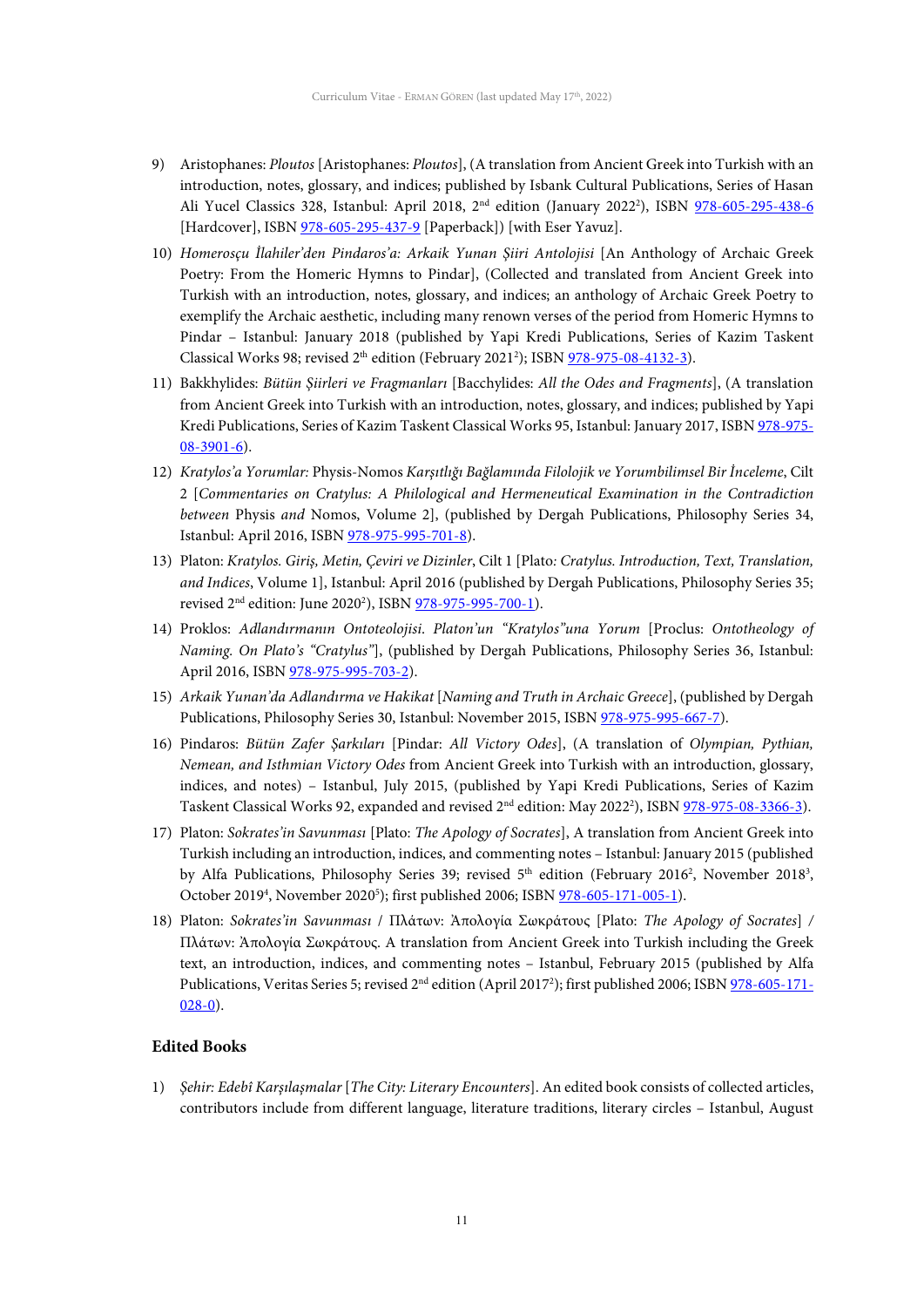2021 (published by Istanbul University Press, ISBN[: 978-605-07-07-0788-5;](http://nek.istanbul.edu.tr:4444/ekos/KITAP/ekt0000046.pdf) E-ISBN[: 978-605-07-0777-](https://iupress.istanbul.edu.tr/en/book/sehir-edebi-karsilasmalar/home) [9\)](https://iupress.istanbul.edu.tr/en/book/sehir-edebi-karsilasmalar/home) [with Ebru Yener Gökşenli, Şerif Eskin, Bülent Çağlakpınar].

- 2) *Savaş ve Edebiyat: Edebiyatın Tanıklığında Savaş ve Sonrası* [*War and Literature: War and its Sequel in the Testimony of Literature*]. An edited book consists of collected articles, contributors include from different language, literature traditions, literary circles – Istanbul, December 2018 (published by Hiper Yayın, ISBN [978-605-281-197-9;](https://www.hiperyayin.com/kategori/edebiyat/savas-ve-edebiyat-%E2%80%9Cedebiyatin-tanikliginda-savaslar-ve-sonrasi%E2%80%9D-4625.html) e-ISBN 978-605-281-196-2) [with Ebru Yener Gökşenli, Korhan Korbek, Şerif Eskin, Bülent Çağlakpınar].
- 3) Herakleitos: *Fragmanlar. Testimonia-Fragmenta-Imitationes* [Heraclitus: *Fragments. Testimonia-Fragmenta-Imitationes*]. A translation from Ancient Greek into Turkish including an introduction, and indices – Istanbul, February 2016 (trans. Güvenç Şar – Erdal Yıldız; published by Dergah Publications, Philosophy Series 32, revised 2<sup>nd</sup> edition (2019<sup>2</sup>), ISBN <u>978-975-995-683-7</u>).

#### **Articles**

- 1) "Eski Yunan Düşüncesinde *Allēgoria*: *Physis*'in Gölgelerini Teşhis Etme Yolları" [*Allēgoria* in Ancient Greek Thought: Ways to Recognize the Shades of *Physis*] (Forthcoming).
- 2) "Aristoteles'te *Topos* Kavrayışı ve Geç Yeni Platoncuların Eleştirileri" [Aristotle's Concept of *Topos* and the Late Neoplatonists' Criticism] (forthcoming).
- 3) "«Arkaik Yunan Şiiri» Bizim Neyimiz Olur?: Kadim Yunan Insaninin Kendine Has Duyuşu Üzerine" [What is the Affinity of Archaic Greek Poetry to us? On the Characteristic Perspicacity of Ancient Greek Man]. in: *East West* 101 – *Poetry of Classical World* (ed. Yücel Kayıran) (submitted in May 2022).
- 4) ["Klasik Yunan Tragedyasında Ad\(landırman\)ın Trajik İşlevi](http://dergipark.org.tr/tr/pub/flsf/issue/48622/617736) [The Tragic Function of Name/Naming in Classical Greek Tragedy]," in: *FLSF: Journal of Philosophy and Social Sciences* (2014): 17: 237-264.
- 5) "Pindaros'ta Aşk Büyüsü: [Aphrodite'nin 'Divâne \(Eden\) Kuşu'](http://proje.akdeniz.edu.tr/mcri/mjh/3-1/MJH-12-Erman_Goren_pindarosta_ask_buyusu_aphroditenin_divane_eden_kusu_iynksun_kerameti.pdf) *Iynks*'ün Kerameti [Miraculous Deed of Aphrodite's 'Mad(dening) Bird' *Iynx*]," in: *Mediterranean Journal of Humanities* 3/1 (2013): 155-170.
- 6) "Tartışmalı Bir Papirüs Fragmanı Olarak *PMG* 541: Bir Yeniden Okuma, Çevirme ve Yorumlama Denemesi [As a Problematic *Papyrus* Fragment *PMG* 541: An Attempt of Rereading, Retranslating, and Reinterpreting]," in: *Archaeology and Art* 132 (2009): 39-48.
- 7) "Stoalılar'da Dilbilim Sorunları ve Anlambilim'in Olgunlaşması [Linguistic Problems and Efflorescence of Semantics in the Stoics]," in: *Archives of Philosophy* 31 (2007): 87-105.
- 8) "Antik Çağ Destan Geleneneğinde Ruh ve Öte Dünya [Soul and Hereafter in the Ancient Epic Tradition]," in: *East West* 40 – *Ancient Wisdom* (2007; ed. Bedia Demiriş): 123-139.

#### **Book Chapters**

- 1) "Arkaik Yunanistan'da Kadın Düşmanlığı ve Sosyoekonomik Değişim" [Misogynism and the Socioeconomic Change in Archaic Greece] (forthcoming).
- 2) "Arkaik ve Klasik Dönemlerde İonialılarda Şiir ve Edebi Lehçe / Poetry and Literary Dialect of the Ionians in the Archaic and Classical Periods. *İonia ve İonialılar/Ionia and the Ionians* (ed. Y. Ersoy – E. Koparal), Istanbul: Yapı Kredi Publications (submitted in November 2021).
- 3) "Antik Yunan'da Zanaat ve Zanaatkâr Olarak İnsan" [The Craft and Human as a Craftsman in Ancient Greece], *Alet İşler* [*Tool Works*], (submitted in June 2020).
- 4) "Antik Yunan Mitlerinde Hephaistos ve Demircilik" [Hephaestus and Blacksmithing in Ancient Greek Myths], *Alet İşler* [*Tool Works*], (submitted in June 2020).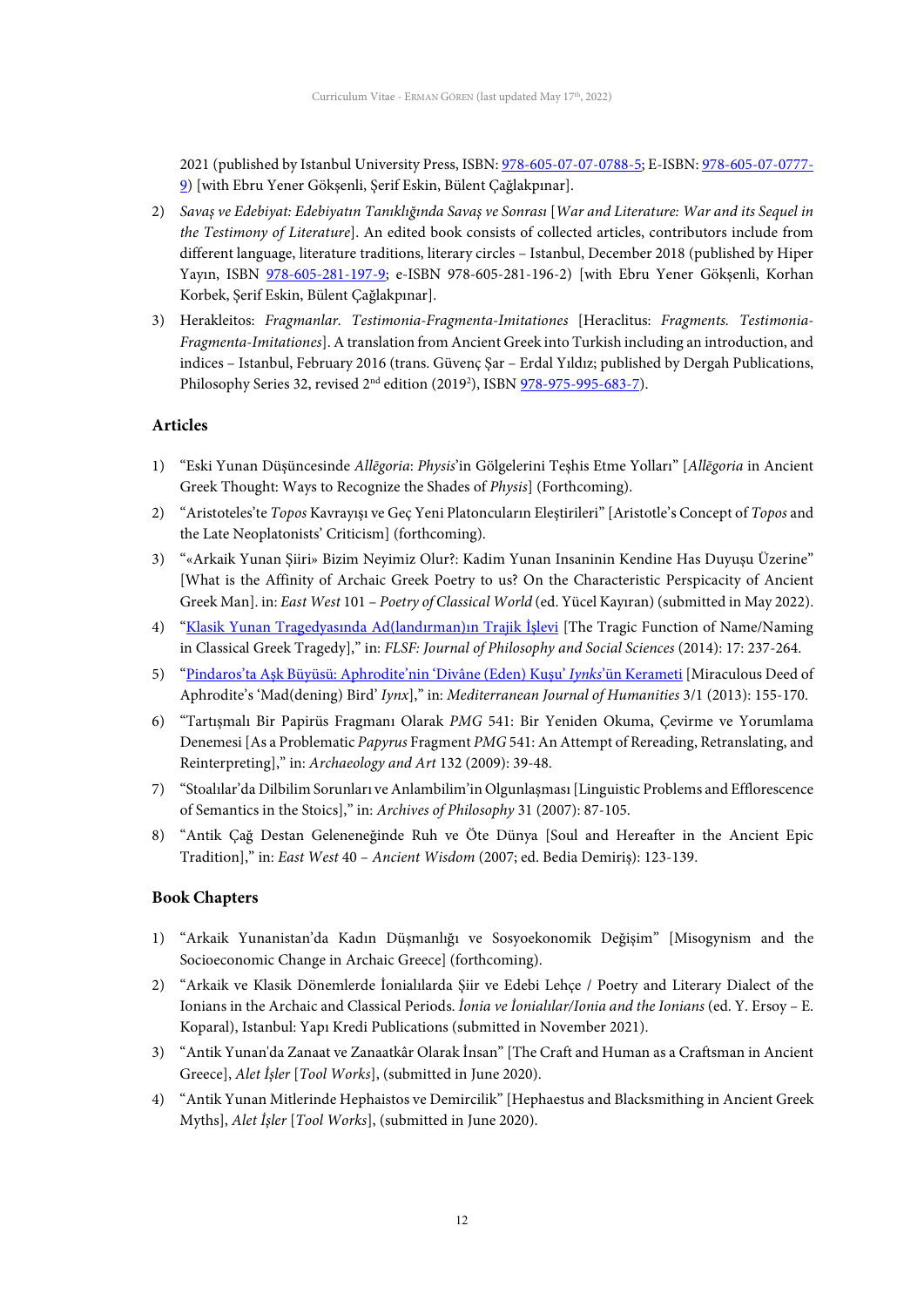- 5) "Establishing a Scientific Discipline and Translating Antiquity: Halil Demircioğlu's Strategic Preferences," in: Mehmet T. Öncü – Emre Büyüknisan (eds.) (2021). *Übersetzerforschung in der Türkei II*, Berlin: Logos Verlag, 227-251.
- 6) "Sappho'nun Sesi ve "Akıcı Üslup" [Sappho's Voice and "Polished Style"], in: Nezih Başgelen (ed.) (2015). *Ozanın Gününde Bozcaada 2015 - Yılın Teması: Sappho*. Istanbul: Archaeology and Art Publications, 41-49.
- 7) "Pindaros'un On Birinci *Nemea* Şarkısı: Arkaik Çağda Politik İktidarın ve Zaferin Sınırları" [Pindar's Eleventh *Nemean* Ode: The Limits of Political Power and Victory in Archaic Epoch], in: Çağatay Aşkit – Serap Kalaycıoğulları – Rabia Kayapınar – Ceyda Üstünel Keyinci – Rukiye Öztürk (eds.) (2014). *In Memoriam Filiz Öktem*. Ankara: Ankara University Faculty of Language, History and Geography Publications, 95-112.
- 8) "Yakındoğu Kökenli Yılan Motifinin Yunan-Roma Dinindeki Alımlanışı" [The Reception of Near Eastern Serpent Theme in Greco-Roman Religion], in: E. Gürsoy Naskali (ed.) (2014). *Yılan Kitabı* [*The Book of Serpent*], İstanbul: Kitabevi Publications, 5-52.
- 9) "Klasik Atina'da Ad(landırman)ın Ritüel Bağlamı: *Amphidromia*" [The Ritual Context of Name/Naming in Classical Athens: *Amphidromia*], in: N.E. Akyürek Şahin - M.E. Yıldız – M. Alkan (eds.) (2014). *Eskiçağ Yazıları* [*Essays on Antiquity*] *6* (*Akron VIII*). İstanbul: Archaeology and Art Publications, 17-42.
- 10) "Tarsuslu Paulus: Hellenistik Bir Dâhi [Paulus Tarsius: A Hellenistic Genius]," in: E. Özbayoğlu (ed.) (2004). *Lucerna: Essays on Classical Philology* Istanbul: Eren Publication, 81-88.

#### **Papers in Conference Proceedings (Abstract)**

- 1) "Aristophanes'in *Kadın Mebuslar*'ında Toplumsal Roller ve Cinsel Kimlikler" [Social Roles and Sexual Identities in Aristophanes' *Assembly Women*], in: *Geçmişten Günümüze Türk Yazınında Kadının Temsili Çalıştayı*, Istanbul Medeniyet University, Department of Turkish Language and Literature, 2021.
- 2) "Apóllōn: An Extended Allusiveness of a Divine Riddle." in: *4th International Conference on Classical Studies in Mexico* (Mexico City/Mexico), 2014.

#### **Papers in Conference Proceedings (Full Text)**

- 1) "Keşfedilen Doğa: *Physis* Mefhumunun Yunan Düşüncesinde İnşası" [Discovered Nature: The Construction of the Concept of *Physis* in Greek Thought], in: *Navisalvia 2019 Sina Kabaağaç'ı Anma Toplantısı: Natura / Doğa.* Istanbul: Archaeology and Art Publications (submitted February 2020).
- 2) "Guillaume Budé: An Efficient Transformer of Greek Lexicography in Early Modern Europe." in: M. Gürlek – A. N. Çiçekler – Y. Taşdemir (ed.) (2019) *Asialex 2019 Istanbul: Proceedings of the 13th International Conference of the Asian Association for Lexicography*, Istanbul, 292-306.
- 3) "Başkalaşımın Katmanları: Metamorphosis'in Çok Veçheli Nesnesi Üzerine" [The Layers of Transformation: Multi-faceted Object of Metamorphosis], in: F. Çiğdem Menzilcioğlu (ed.) (2018) *Navisalvia 2017 Sina Kabaağaç'ı Anma Toplantısı: Metamorphoses / Başkalaşımlar.* Istanbul: Archaeology and Art Publications, 17-40.
- 4) "Bakkhylides'in "Zaman Havuzu"nu Çalkalamak [Agitating Bacchylides' "Pool of Time"]," in: Osman F. Akyol (ed.) (2009). *Navisalvia Sina Kabaağaç'ı Anma Toplantısı 2007: Ars Poetica.* Istanbul: Archaeology and Art Publications, 20-38.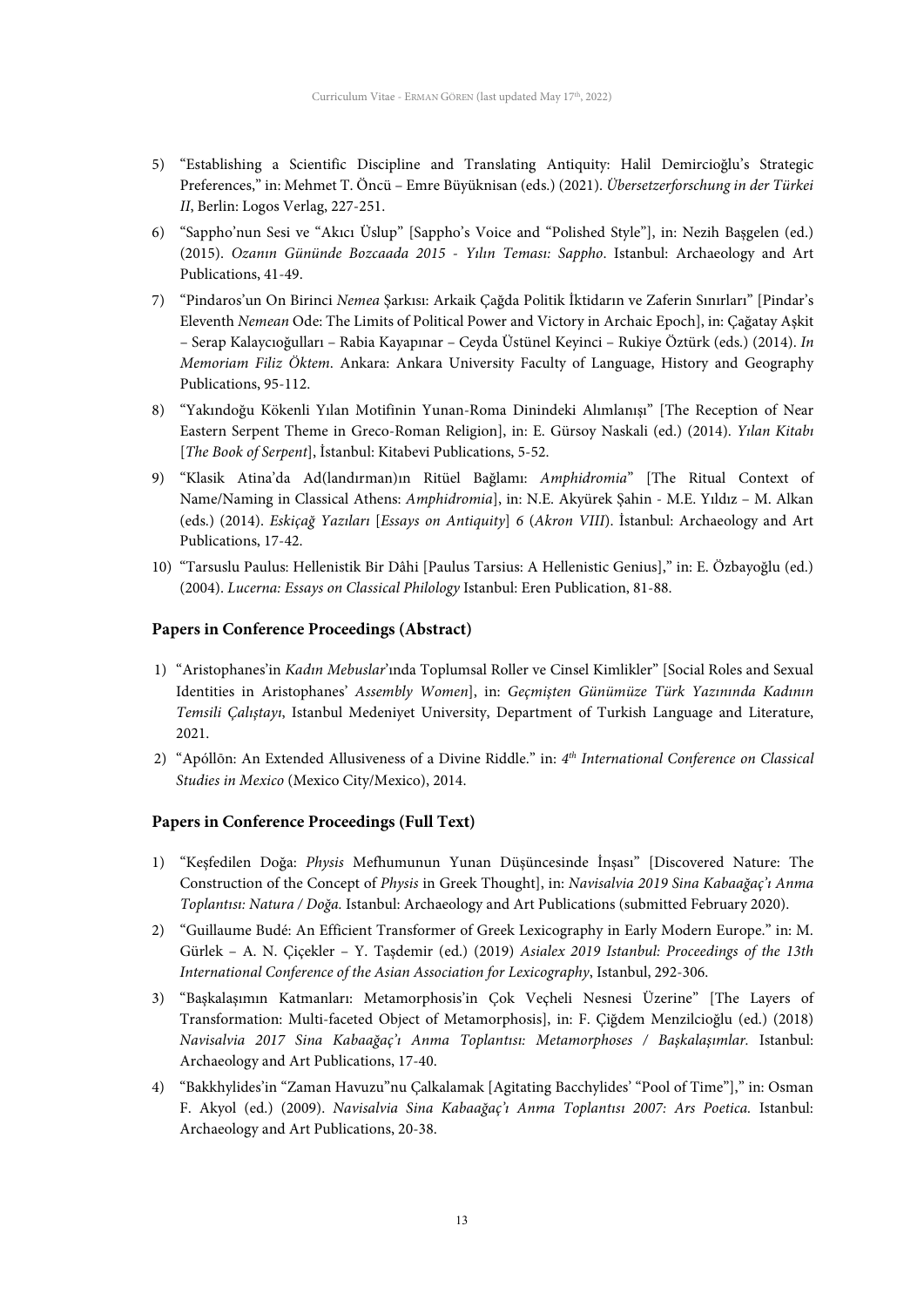- 5) "Rhodoslu Apollonios'ta *Mythos*'un YenidenOkunması" [Re-reading *Mythos* in Apollonius Rhodius]," in: Osman F. Akyol (ed.) (2009). *Navisalvia Sina Kabaağaç'ı Anma Toplantısı 2006: Mythos*. İstanbul: Archaeology and Art Publications, 185-208.
- 6) "Two Distinct Epinician Styles: Uniqueness of Poetic Expression in Bacchylides' and Pindar's Victory Odes." in: *Book of Proceedings 13th International Language, Literature and Stylistics Symposium: Simple Style September, 26-28, 2013*, Kars: Kafkas Üniversitesi, 2013, 615-627.

## **Translations (in the Journals)**

- 1) "Megara'lı Theognis'ten (MÖ ca. 625-480) Parçalar [Some Fragments from Theognis of Megara (ca. 625-480 BCE)]," *Şiir ve İnşâ* 7 (January-February-March - Winter 2017): 3-4.
- 2) "Mytileneli (Midilli) Alkaios / Şiirler [Alcaeus of Mytilene / Selected Fragments]," in: *Şiir Atlası* (ed. Cevat Çapan), *Cumhuriyet* (Newspaper 16.07.2015), *Kitap Eki*, 19.
- 3) "Kolophon'lu ya da Smyrna'lı Mimnermos'tan (MÖ 7. Yüzyılın İkinci Yarısı) Parçalar." [Some Fragments from Mimnermus of Colophon or Smyrna (Second Half of Seventh Century BCE)], in: *Şiir ve İnşâ* 6 (June-July-August - Summer 2015): 5-6.
- 4) "Paros'lu Arkhilokhos'tan (MÖ ca. 700-640) Parçalar." [Some Fragments from Archilochus of Paros (ca. 700-640 BCE)], in: *Şiir ve İnşâ* 4 (March-April-May 2014): 12-13.

## **Writings (Art Exhibition Catalogues)**

1) "Görünmeyeni Görmek [Seeing the Unseen]," *Solo Exhibition: Seyit Mehmet Buçukoğlu,* Ankara: Platform A, Armoni Art Gallery, 2015.

#### **Book Reviews**

- 1) Domninus of Larissa, *Encheiridion and Spurious Works. Introduction, Critical Text, English Translation, and Commentary* by Peter Riedlberger, Mathematica Graeca Antiqua 2, Pisa/Rome: Fabrizio Serra Editore, 2013 (*Exemplaria Classica* 18 (2014): 287-292).
- 2) Z. Adorjáni, *Auge und Sehen in Pindars Dichtung* (Spudasmata 139.) pp. 249. Hildesheim, Zurich and New York: Georg Olms, 2011 (*The Classical Review* 62/2 (2012): 359-361).

#### **Interviews**

1) ""Güler Yüzlü Bir Kültür"ün Devamlılığı: İstanbul Arkeoloji Müzeleri Kütüphanesi Emektar Kütüphanecisi Havva Koç'la Söyleşi [The Continuity of "a Smiling Culture": An Interview with Havva Koç, the Veteran Librarian of the Library of Istanbul Archaeological Museums]," (2015) *Arkeoloji ve Sanat* 149 (May-August 2015): 185-199.

#### **WORKS IN PROGRESS**

## **Books**

1) Parmenides: *Tanıklıklar ve Fragmanlar* [Parmenides: *Testimonia and Fragments*] (A translation from Ancient Greek into Turkish with an introduction, notes, glossary, and indices).